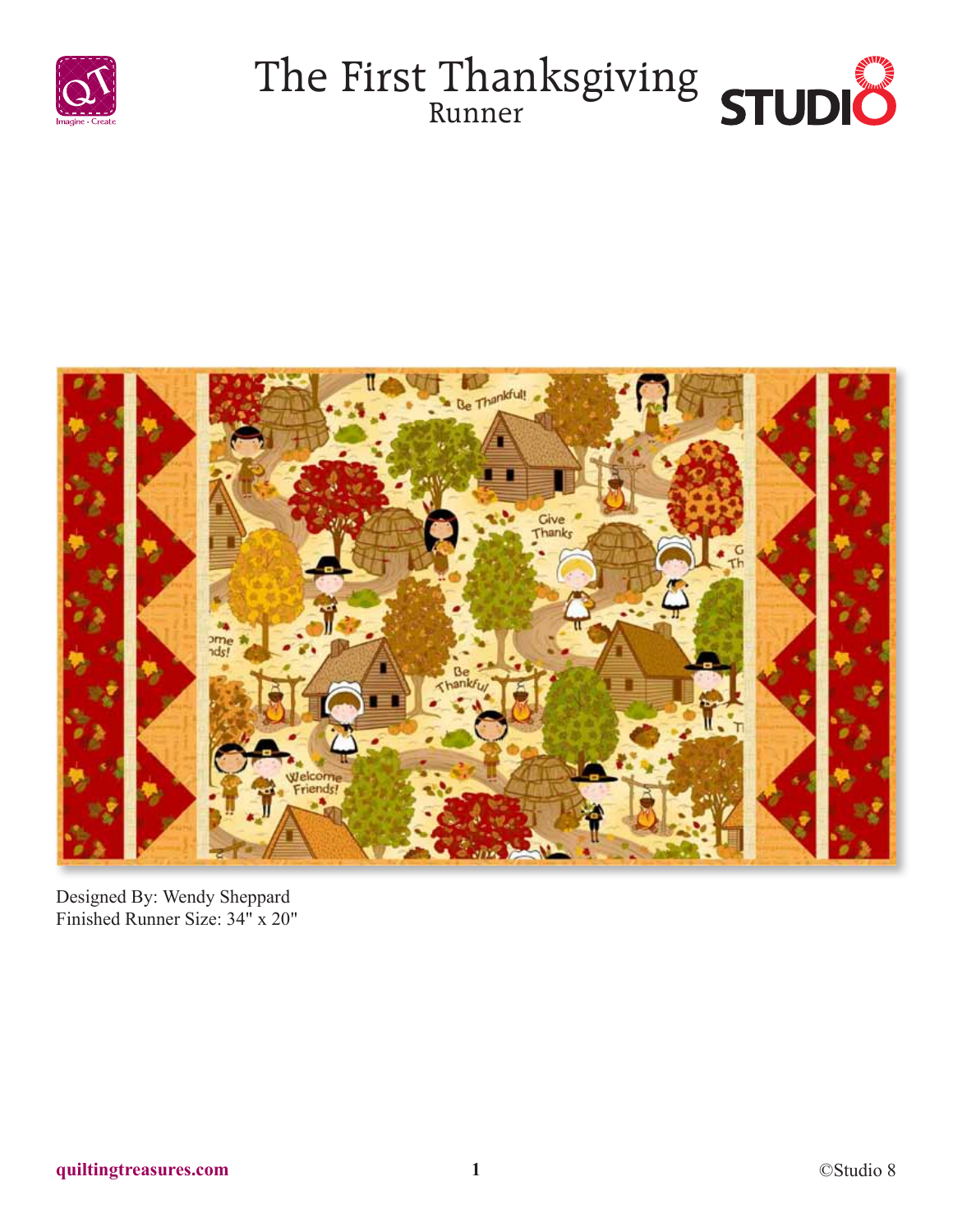

# The First Thanksgiving Runner







23315 S 23319 O

(Inc. Binding)





23078 EA 23317 R





**2.** Referring to Diagram 2, sew together four Flying Geese Units to make a column. Make a total of two columns. Each column should measure 3" x 20½".

# **Runner Diagram 2**



#### **Constructing Runner Top:**

**1.** Sew one 1" x 20½" cream tonal rectangles to opposite short sides of the 20½" x 22½" focal print rectangle (see Diagram 3). Runner Center should measure 20½" x 23½".



## **Cutting Directions:** *Note: A widthwise cut* **(WOF)** *is from selvage to selvage.*

### **23315 S: Focal Print**

*Runner Center*

• Fussy cut (1)  $20\frac{1}{2}$ " x  $22\frac{1}{2}$ " rectangle for desired scene.

#### **23319 O: Orange Tonal**

*Flying Geese Units* • Cut (2) 3" x **WOF** strips. Subcut (16) 3" squares.

### **23078 EA: Cream Tonal**

*Sashing Pieces*

• Cut (4) 1" x **WOF** strips. Subcut (4) 1" x 20½" rectangles.

### **23317 R: Red Leaf Print**

*Flying Geese Units*

- Cut (2) 3" x **WOF** strips. Subcut (8) 3" x 5½" rectangles. *Outer Border*
- Cut (2) 3" x **WOF** strips. Subcut (2) 3" x 20½" rectangles.

### **Flying Geese Units:**

**1.** Referring to Diagram 1, draw a diagonal line on the wrong side of one 3" orange tonal square. With right sides together, align the orange tonal square at one end of one 3" x 5½" red leaf print rectangle. Sew on drawn line. Open and press to reveal the right side of the orange tonal corner triangle. To reduce bulk, trim the hidden triangle underneath to ¼" from sewn line. Repeat with another 3" orange tonal square at the opposite end of the same 3" x 5½" red leaf print rectangle. Make a total of 8 Flying Geese Units.

#### **quiltingtreasures.com 2**